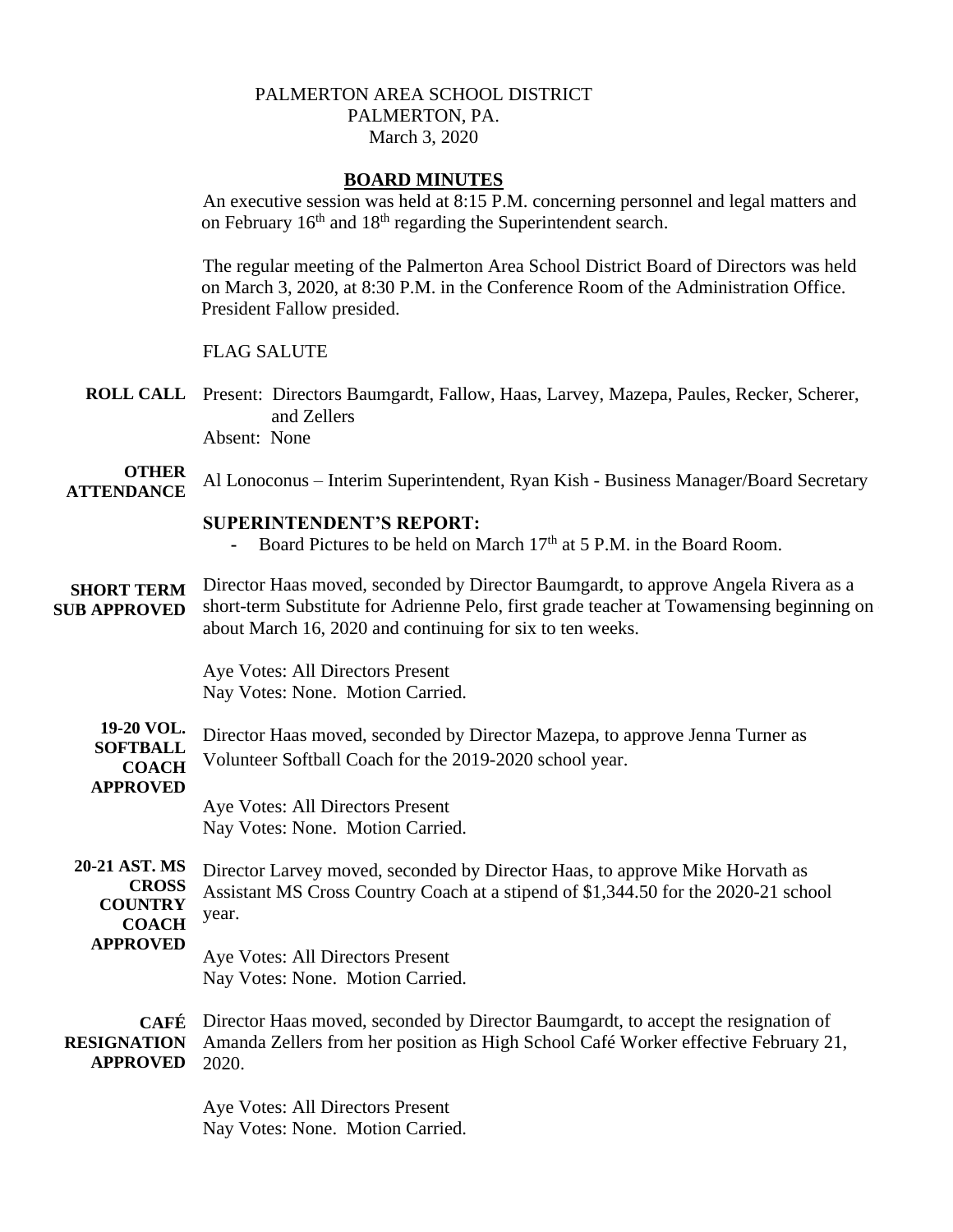| <b>PASBO</b><br><b>CONFERENCE</b><br><b>APPROVED</b>      | Director Haas moved, seconded by Director Larvey, to approve Ryan Kish to attend the<br>PASBO conference from March 17-19 at a cost of not to exceed \$1,200 to be paid from<br>the Business Office budget.                         |
|-----------------------------------------------------------|-------------------------------------------------------------------------------------------------------------------------------------------------------------------------------------------------------------------------------------|
|                                                           | Aye Votes: All Directors Present<br>Nay Votes: None. Motion Carried.                                                                                                                                                                |
|                                                           | Director Baumgardt moved, seconded by Director Haas, to approve Alan Lonoconus to<br>attend the PASBO conference from March 17-19 at a cost of not to exceed \$800 to be<br>paid from the Superintendent's budget.                  |
|                                                           | Aye Votes: All Directors Present<br>Nay Votes: None. Motion Carried.                                                                                                                                                                |
| <b>DONATION</b><br><b>ACCEPTED</b>                        | Director Scherer moved, seconded by Director Haas, to accept the \$7,000 donation from<br>the Bowmanstown Rod & Gun Club to be used towards elementary field trips<br>transportation costs.                                         |
|                                                           | Aye Votes: All Directors Present<br>Nay Votes: None. Motion Carried.                                                                                                                                                                |
| <b>DRAMA</b><br><b>AGREEMENT</b><br><b>APPROVED</b>       | Director Haas moved, seconded by Director Larvey, to approve the rental agreement<br>with York Theatre Department for costume garments for the Drama Club performance of<br>"The Big Fish." Costs to be paid for by the Drama Club. |
|                                                           | Aye Votes: All Directors Present<br>Nay Votes: None. Motion Carried.                                                                                                                                                                |
| <b>FOUNDATION</b><br><b>AGREEMENT</b><br><b>APPROVED</b>  | Director Haas moved, seconded by Director Baumgardt, to approve the Carbon County<br>Community Foundation Organizational Fund Agreement, pending the review from the<br>district solicitor.                                         |
|                                                           | Aye Votes: All Directors Present<br>Nay Votes: None. Motion Carried                                                                                                                                                                 |
| <b>AGENDA</b><br><b>OPENED</b>                            | Director Scherer moved, seconded by Director Larvey, to open the agenda.                                                                                                                                                            |
|                                                           | Aye Votes: All Directors Present<br>Nay Votes: None. Motion Carried                                                                                                                                                                 |
| <b>POLICY FIRST</b><br><b>READINGS</b><br><b>APPROVED</b> | Director Scherer moved, seconded by Director Larvey, to approve the first reading of the<br>following policies:<br>1. $002$ – Authority and Powers<br>2. $005 - Organization$<br>3. $007 - Distribution$                            |
|                                                           | 4. 220 - Student Expression/Distribution and Posting of Materials                                                                                                                                                                   |
|                                                           | 5. 233 – Suspension and Expulsion<br>6. 609 – Investment of District Funds                                                                                                                                                          |
|                                                           | 7. 621 – Local Taxypayer Bill of Rights                                                                                                                                                                                             |
|                                                           | 8. 824 – Maintaining Professional Adult/Student Boundaries                                                                                                                                                                          |
|                                                           | 9. 904 – Public Attendance at School Events                                                                                                                                                                                         |